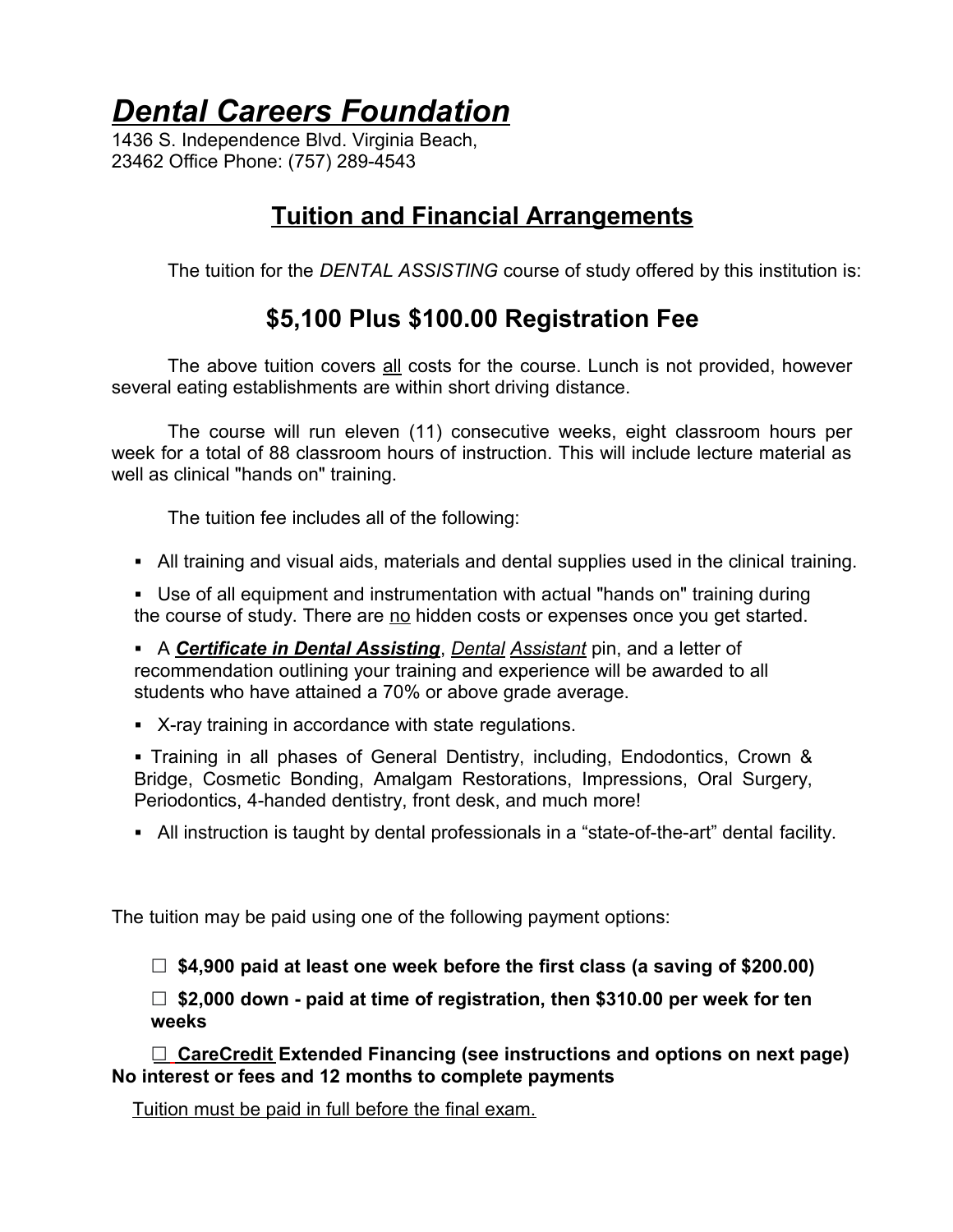#### **lFill out the application on this page and send in with your payment option. Thank You!**

I wish to register for the upcoming class and have selected one of the following **payment option**s: \$4,900 Paid-in-Full (ENCLOSED). A savings of \$200. Cash, Check or Credit Card only (Does not apply to Care Credit). \$2,000 down payment, then \$310 for ten weeks, due at the beginning of each class CareCredit® Plan (application instructions below).

| <b>MasterCard</b><br><b>VISA</b><br>$\mathbf{I}$ | Care<br>DISCOVER<br><b>AMEX</b><br>$\mathbf{L}$<br>$\begin{bmatrix} 1 \end{bmatrix}$<br>Credit   ]                                                                                                                             | [ ] Check<br>[ ] Money                                  |
|--------------------------------------------------|--------------------------------------------------------------------------------------------------------------------------------------------------------------------------------------------------------------------------------|---------------------------------------------------------|
| Credit Card #<br>(or Care Credit #)              |                                                                                                                                                                                                                                | <b>Card Security</b>                                    |
|                                                  |                                                                                                                                                                                                                                |                                                         |
| Student                                          | Name: Name:                                                                                                                                                                                                                    | How did you find out<br>about our course?<br>1.Internet |
|                                                  | City: <u>Zip Zip</u>                                                                                                                                                                                                           | 2. High School                                          |
|                                                  | Soc.Sec.#                                                                                                                                                                                                                      | 3. Newspaper Ads<br>4. Former Student                   |
|                                                  |                                                                                                                                                                                                                                |                                                         |
|                                                  | email address: etc. and a strategy and a strategy of the strategy of the strategy of the strategy of the strategy of the strategy of the strategy of the strategy of the strategy of the strategy of the strategy of the strat |                                                         |

#### *CareCredit Financing Application Instructions*

You can apply for CareCredit financing in total privacy using one of the two methods below:

- 1. By Phone: Call **800-365-8295** and follow the automated prompts.
- 2. Online: Apply at www.carecredit.com Click "Apply Now" Under "Doctor's name or phone" put our

#### phone # 757-495-4700

To insure approval, enter the fee (tuition) for the course when asked (\$5,100), and make sure all information is correct, especially social security numbers. Include ALL sources of household income (salary, bonuses, alimony, investments). Consider using a co-applicant if your application is denied.

Upon approval, you will be given a 16 digit number beginning with "6". Write this number in the "CareCredit #" space above, complete the rest of the information requested and send in to our address above or FAX it to **757-495-3126**